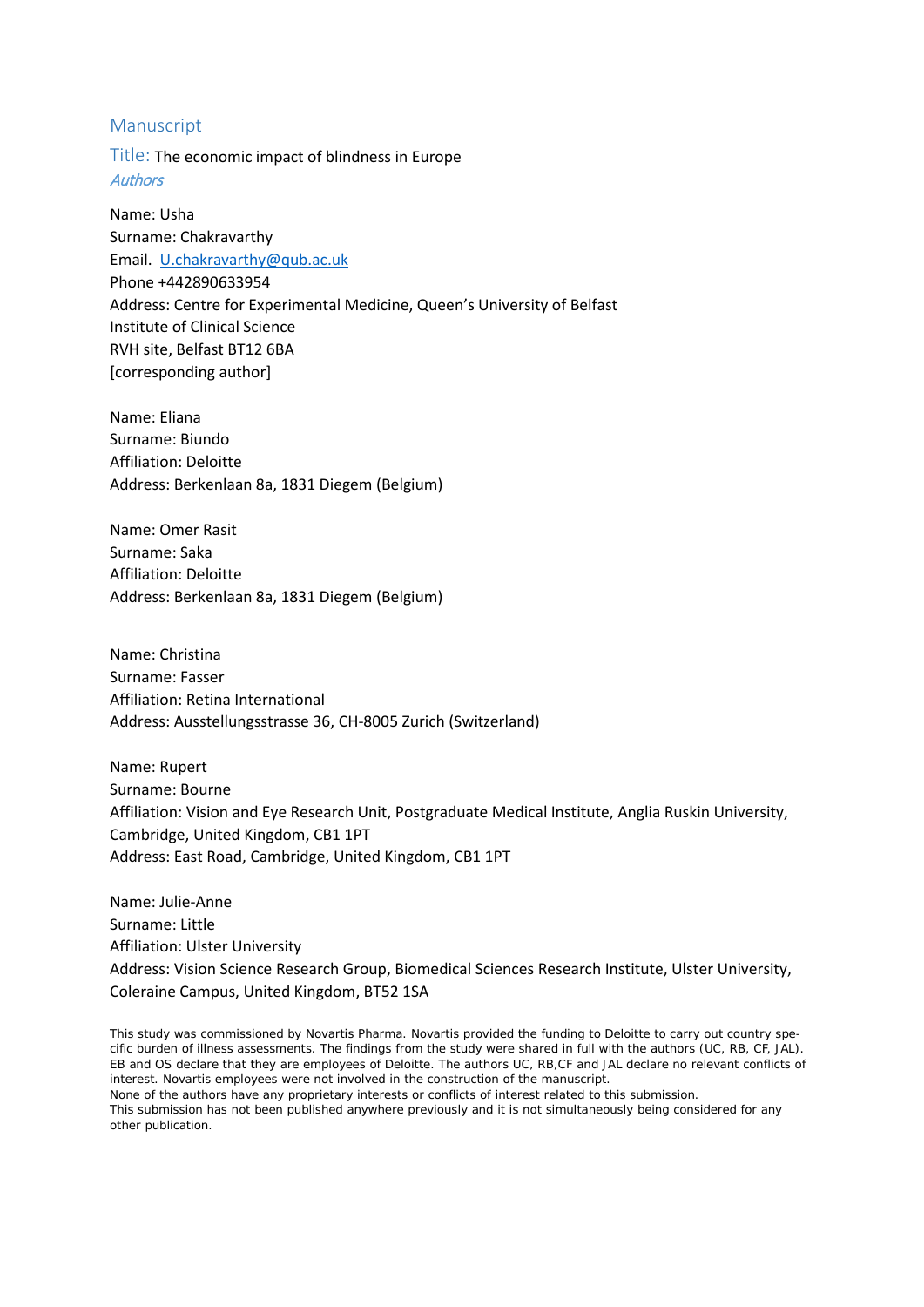# ABSTRACT

**Purpose:** To estimate the annual loss of productivity from blindness and moderate/ severe visual impairment (MSVI) in a population >50 years of age in European Union (EU).

**Methods**: We estimated the cost of lost productivity by using three simple models reported in the literature based on (1) minimum wage (MW), (2) gross national income (GNI), and (3) purchasing power parity-adjusted gross national product (GDP-PPP) losses. In the first two models, assumptions made included; that all individuals worked until 65 years of age, and that half of all visual impairment cases in the >50 year age group would be between 50 and 65 years of age. Loss of productivity was estimated to be 100% for blind individuals and 30% for those with MSVI. None of these models included direct medical costs related to visual impairment.

**Results:** The estimated number of blind people in the EU population >50 years of age is ~1.28 million, with a further 9.99 million living with MSVI. The cost of blindness estimated is 7.81, 6.29 and 17.29 billion euros based on the three models. MSVI is estimated to cost 18.02, 24.80 and 39.23 billion euros, and the total cost of visual impairment 25.83, 31.09 and 56.52 respectively. The estimates from MW and adjusted GDP-PPP were generally comparable, whereas GNI model generated higher estimates, probably due to lack of adjustment for unemployment.

**Conclusion:** The cost of blindness and MSVI in EU is substantial. Wider use of available cost-effective treatment and prevention strategies may reduce the burden significantly.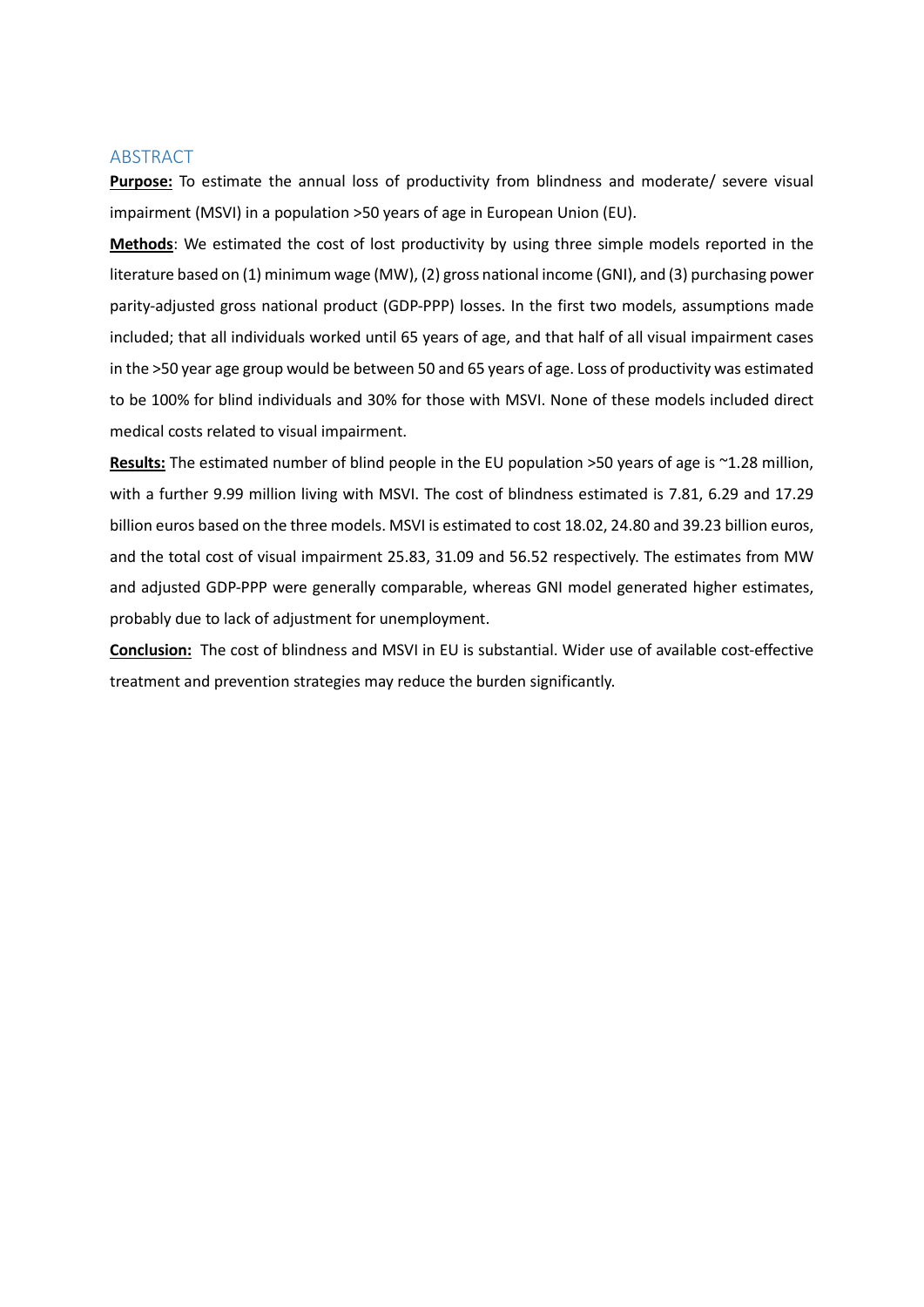### Introduction

<span id="page-2-0"></span>Blindness and vision impairment (VI) have a substantial impact on individuals' quality of life<sup>[1,](#page-9-0)[2,](#page-9-1)[3](#page-9-2)</sup> and are important from a societal and public health point of view<sup>[4](#page-9-3)</sup>. The Vision Loss Expert Group of the Global Burden of Disease study estimated that 285 million people are visually impaired worldwide, with 39 million classified as blind<sup>4</sup>. The profile of the causes of vision loss varies across the world, with age-related macular degeneration as the main cause in highincome countries, and cataract in middle and low-income countries. Along with glaucoma and diabetic retinopathy, these represent the four main sight impairing eye diseases globally and in Europe<sup>4</sup>.

In the European Union (EU), considerable variations exist across health care systems, economic strength, and cost of care. There are clear differences in the allocation of social care and resources to blind people across the EU, leading to significant variations of cost burden between different countries. While some prevalence data of VI and blindness are available in literature for most EU countries<sup>4</sup>, studies dealing with the economic impact of vision loss are scarce. Where data exists, this is limited to highlighting VI as a chronic condition that is important in the measurement of health disability across populations<sup>[5](#page-9-4)</sup>. Up-to-date robust knowledge on the overall clinical and cost burden of the blindness and VI is vital for policy makers in order to ensure that the most appropriate strategies are implemented.

Economic consequences of VI may be a result of: (i) direct medical costs due to treatment and diagnosis of the current condition, or treatment of potential future health consequences (such as increased risk of falls, or accidents); (ii) direct non-medical costs (e.g. home improvements or transport); or (iii) indirect costs such as lost productivity due to unemployment of the individual with VI or their carers. There is no agreed international standard for measuring the cost burden of blindness<sup>[6](#page-9-5)</sup>. Estimating all relevant costs using a methodology comparable across different countries is difficult, especially as major cost items are influenced by clinical practice and social support systems of any single country. Estimating direct medical cost is particularly difficult as these are calculated from country level data on treatment episodes with the accuracy of the data and unit costs varying widely in different EU countries. A recent systematic review identified only four papers that reported VI-related costs in Europe<sup>[7](#page-9-6)</sup> (1 from the UK, 2 from France and 1 from Germany) and only the UK analysis reported direct medical costs. However, estimating the costs due to productivity losses may be feasible by employing macro-economic approaches, such as those recently suggested by Eckert<sup>8</sup> and Smith<sup>[9](#page-9-8)</sup>.

<span id="page-2-3"></span><span id="page-2-2"></span><span id="page-2-1"></span>The objective of this paper is to estimate the annual economic loss across the EU due to reduced productivity from blindness or medium to severe visual impairment (MSVI) in the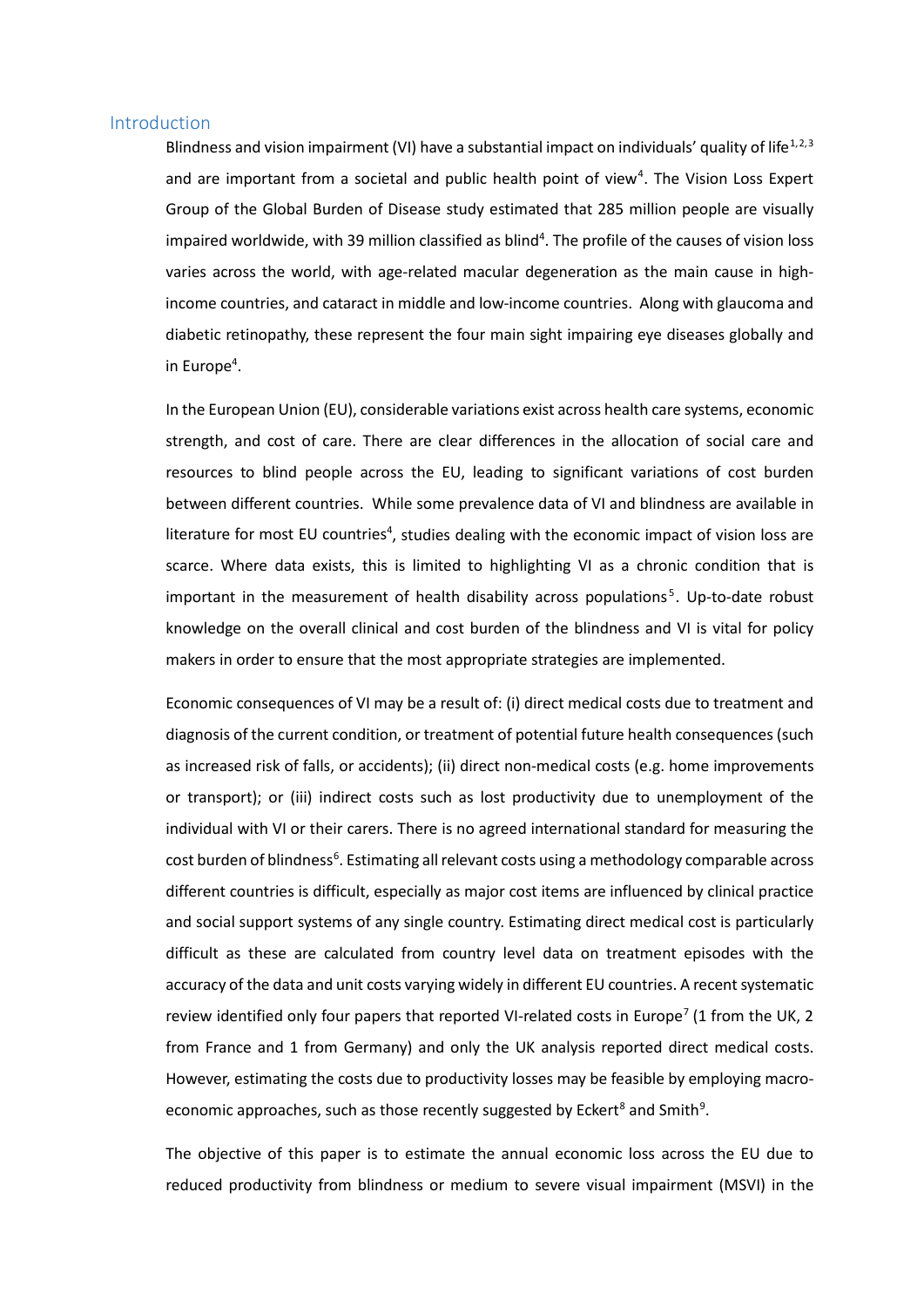population above 50 years of age.

## Materials and Methods

Cost of lost productivity for 28 EU countries was estimated by using three simple models reported in literature based on: minimum wage (MW), gross national income (GNI), and purchasing power parity-adjusted gross domestic product (GDP-PPP) losses. The first two models followed the same methodology described by Eckert et al<sup>8</sup>, whereas the third model was a modified version of that reported by Smith et al<sup>9</sup>. We included only costs related to productivity losses, and excluded direct medical or non-medical costs. The attempt was made to use the most recent data, rather than indexing all data to a single year. Calculations were limited to the >50 years old population, and all cost figures were converted to euros, where applicable (Table 1).

#### **Data sources:**

The prevalence of blindness and VI were obtained from the recently published analysis by the Vision Loss Expert Group of the Global Burden of Disease Study<sup>10</sup>, where blindness was defined as presenting visual acuity <3/60 in the better eye, and MSVI as presenting visual acuity <6/18 but ≥3/60 in the better eye. The GBD analysis was based on a systematic review of 243 studies published between 1 January 1980 and 31 January 2012, with the country- and age-specific prevalence of blindness and MSVI obtained from the authors of this report. The most recent estimates were used, which related to year 2010. The population data came from the 2015 revision of the world population data of the United Nations. Detailed age and gender specific data for each EU country were extracted online for 2015. The number of people with blindness and MSVI for each country and the age group was estimated by applying the age and countryspecific prevalence rates to the population data.

MW data were available for most European countries through 2014 Eurostat statistics. Six EU countries (Austria, Cyprus, Italy, Denmark, Finland and Sweden) do not have officially set minimum wages. For these countries (except Cyprus), 50% of the country-specific average wage (AW) values reported by Organisation for Economic Co-operation and Development (OECD) was used. This was in line with the AW/MW ratios for other countries. OECD data was not reported for Cyprus, therefore average wage data from Cypriot State Statistical Service were obtained online for the same year.

Data from the statistical office of the European Union (Eurostat) were used for unemployment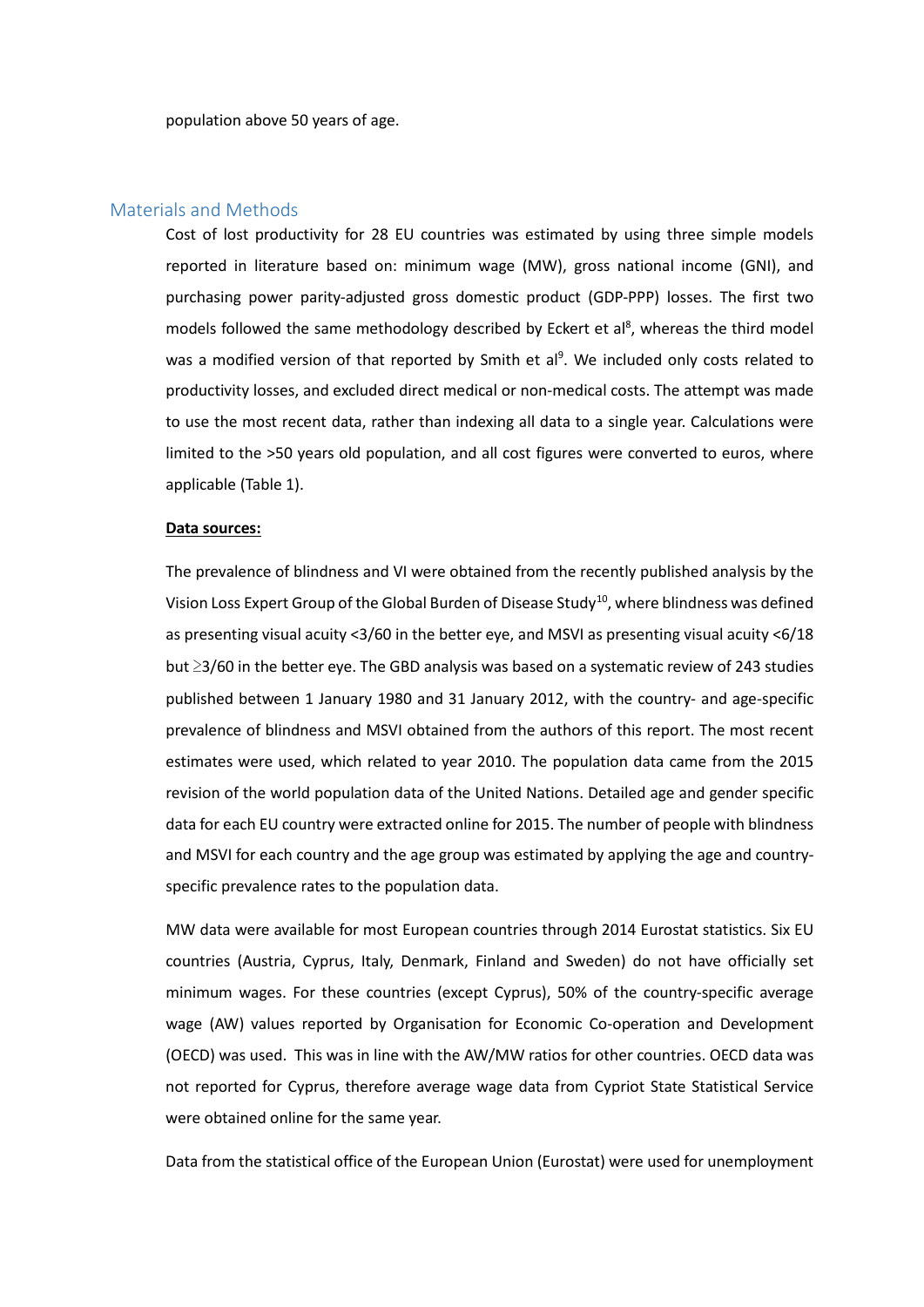and labour force participation rates (LFPR). GNI per capita (Atlas method, in current US\$) and GDP-PPP data for each country were available from the World Bank. These were converted to euros, using the average exchange rate of European Central Bank for year 2014 (1\$=€0.7527).

### **Cost calculations**

We used three simple models to calculate the lost revenues due to lack of or reduced employment for those who are blind or have MSVI. In the first two models, it was assumed that all individuals worked only until 65 years of age, and then dropped out of employment, hence would no longer contribute to productivity losses. It has previously been estimated that half of all visual impairment cases in the >50 year age group would be those in the 50-65 years age group<sup>[11](#page-9-10)</sup>. Therefore, only half of the VI cases over 50 years of age were included in calculations. Loss of productivity was estimated to be 100% for the blind people and 30% for those with MSVI<sup>8</sup>. To calculate the blindness productivity losses, total number of people with blindness was multiplied with MW, and GNI per capita. To calculate the MSVI productivity losses, all of the people with MSVI were multiplied by 30% of the minimum wage, and GNI per capita. For these two models, there were no further adjustments done based on employment or the LFPRs.

The third model used the GDP-PPP method, and was based on that published by Smith et al<sup>9</sup>. The loss of productivity were assumed to be 70% for blind people, and 34.5% for MSVI, of which 10% accounted for the lost productivity of their carers. In the published model, Smith et al assumed that all individuals over 15 years of age were economically active in their base-case, but performed adjustments on the basis of general employment and LFPRs. As our study population is above 50 years of age, applying general employment and LFPRs would lead to overestimation of the productivity losses, with employment and LFPRs progressively reducing by advanced age. Although some age-specific data were reported from Eurostat, these were not available for each 5-year age band. Therefore it was necessary to make some assumptions. In the Eurostat dataset, age-specific LFPR estimates were available for >65 age band. For those who are between 50 and 65 years of age, adult LFPRs were applied. For unemployment, agespecific rates were available for the >55 year population. For 50-55 year group, again adult unemployment rates were applied. The productivity losses were first calculated by multiplying the total number of people with VI by the disability weights<sup>8</sup> (0.7 for blindness and 0.345 for MSVI) and by the GDP-PPP per capita. These estimates were then adjusted by the employment and LFPRs (Table 2).

None of these models included direct medical costs as a consequence of visual impairment.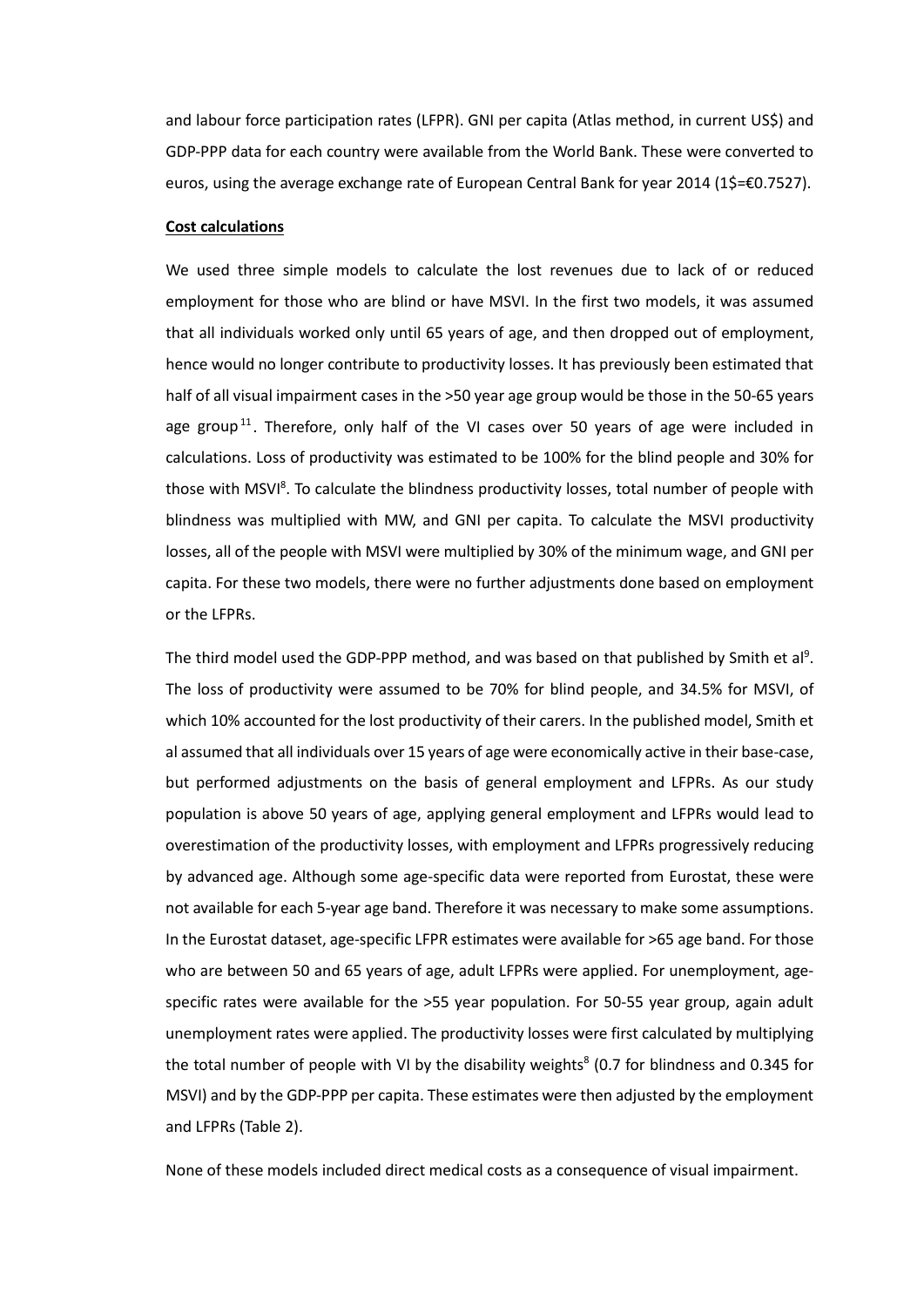#### Results

The number of blind people in EU in population who are >50 years of age is estimated to be 1.28 million, with a further 9.99 million people living with MSVI (Table 3).

The MW model estimated the cost of blindness at 7.81 billion euros and the cost of MSVI at 18.02 billion euros. The total cost of visual impairment amounted to 25.8 billion euros for the entire EU. Detailed results per each country are given in Table 4. The highest cost burden was in Germany (5.48 billion euros), and the lowest was in Malta (11 million euros). 68% of the total burden arises from four countries: France, Italy, Germany and the UK. This is larger than the proportion of these four countries' total populations in the EU (53%) (Figure 1).

Using the GNI method we estimated the cost to be 17.29 billion euros for blindness, 39.23 billion euros for MSVI, and 56.52 billion euros in total for the visually impaired population. The GDP-PPP model estimated the unadjusted costs to be 24.67, 94.85 and 119.52 billion euros respectively. However, when the adjustment factors based on employment and LFPRs (Table 2), the total costs were similar to those estimated by the MW method (6.29, 24.80 and 31.09 billion euros) (Table 4).

To test the robustness of our findings we estimated the confidence intervals based on the prevalence data ranges<sup>10</sup>. Table 5 and Figure 2 present the above mentioned results with their confidence intervals.

# **Discussion**

This study estimated the economic losses due to blindness and MSVI in EU based on three simple macroeconomic models. These findings generally support that visual impairment causes a significant cost burden for EU, despite the relatively low prevalence of blindness and MSVI.

In our analysis, the most conservative estimates were produced by the MW method. The GNI method produced higher estimates, around a factor of two when compared with the MW method. The estimates from the GDP-PPP model, when adjusted by the employment and LFPRs, became very close to those estimated by the MW model. This contrasts with the findings of Eckert et al<sup>8</sup>, who reported that adjusted GDP-PPP figures were consistently similar to those estimated by the GNI model, and were much higher than those from MW model. This may be due to two reasons. First, we had access to age-specific employment and LFPRs from Eurostat, which enabled us to refine our estimates. Eckert et al<sup>8</sup> used the LFPRs for the 15-64 age band in their GDP-PPP model, which may have overestimated the productivity losses for those over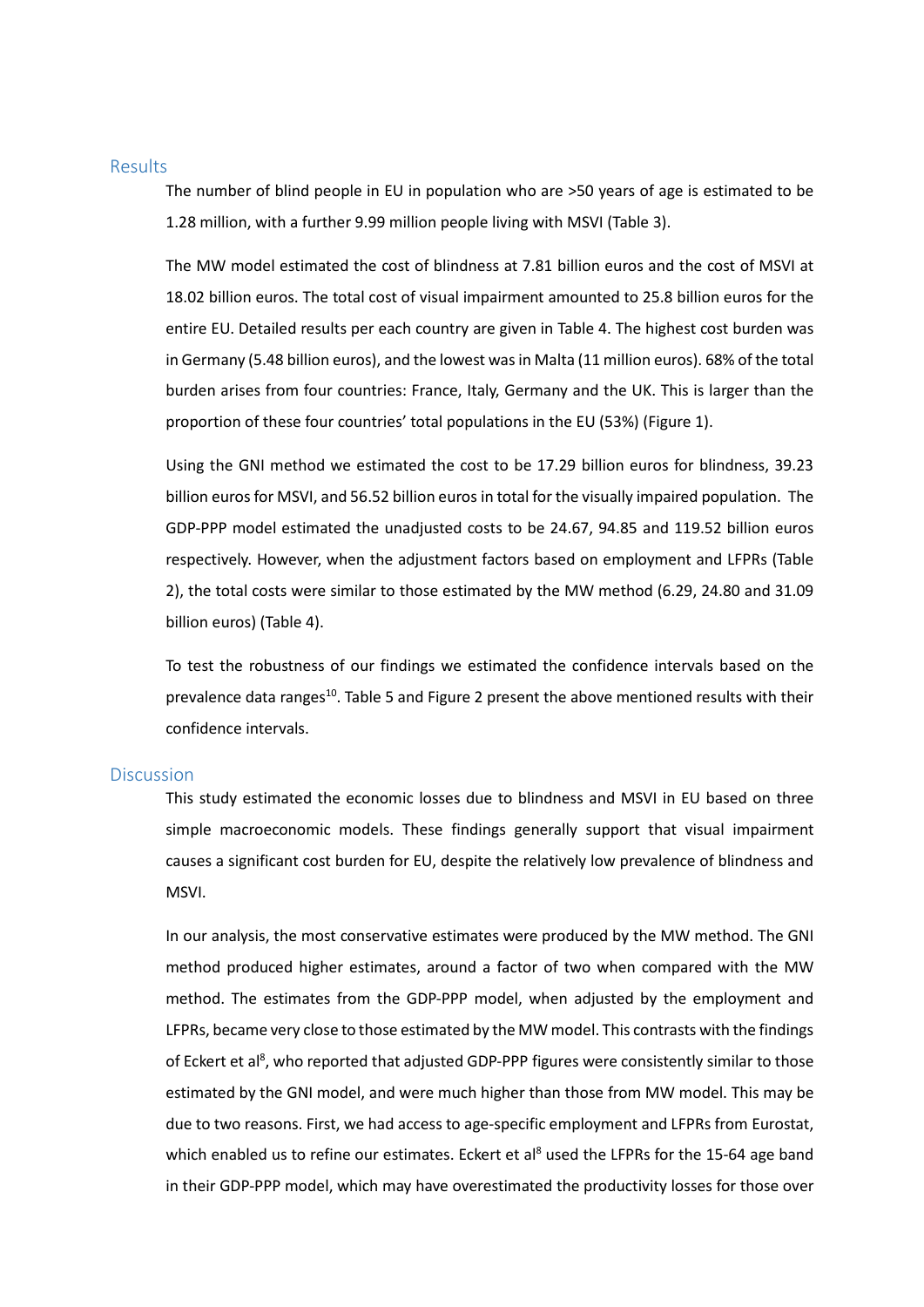65 years of age. For example, in our dataset LFPR was as low as 1.72% (Spain) for the older than 65 year age group. Therefore we have effectively applied higher adjustment rates than those applied by Eckert et al, which resulted in the GDP-PPP estimates approaching the MW model. Secondly, although EU countries differ significantly from each other in terms of economic strength and purchase power, they still form a more homogenous set than the countries included in Eckert et al paper. Furthermore, wealth in the EU is probably more evenly distributed than some of the developing countries, which may make MW a better proxy for economic losses in this case.

This analysis has significant limitations, most of which are inherent to macro-economic analysis approaches. In MW and GNI models, we assumed no productivity for blind people, and 70% productivity for MSVI, and for GDP-PPP model 30% productivity for blind people and 66.5% for MSVI. This followed the assumptions made in published models, in order to render comparisons possible<sup>8,9</sup>. These also included an additional 10% productivity loss in the GDP-PPP model due to carers' involvement for blind people (and 5% for those with MSVI), derived from a study outside of Europe due to the lack of European literature on the subject of carer  $involvement<sup>12</sup>$ .

We have used the country and age-specific prevalence rates estimated by the Vision Loss Expert Group of the Global Burden of Disease Study<sup>14</sup>. We believe that this meta-analysis of a comprehensive database (The Global Vision Database) of all population-based blindness/vision impairment prevalence studies performed between 1980 and 2012 represents the most accurate data in literature to date for both blindness and MSVI prevalence. Although new country-specific prevalence estimates will be available in late 2016, our analysis has used the currently available estimates of prevalence for 2010. We considered using 2010 as an index year, and matching all cost and economic input with actual 2010 data, or alternatively adjusting them to 2010 by using inflation / deflation factors where appropriate. However, considering the rapid changes in the economic environment in the EU over the last decade, we felt that the 2010 economic estimates would already be out of date. Therefore we have applied these 2010 derived vision blind/vision impairment prevalence rates to the more recent estimates of population and economic data from 2014/15. It is possible that if a decrease in the prevalence of visual impairment and blindness has occurred in the EU after 2010 (as occurred in terms of age-standardised prevalence and absolute numbers of individuals affected between 1990 and  $2010<sup>10</sup>$  from improved treatment strategies, our data could represent an over estimation of the economic burden as this could have been expected to proportionally reduce.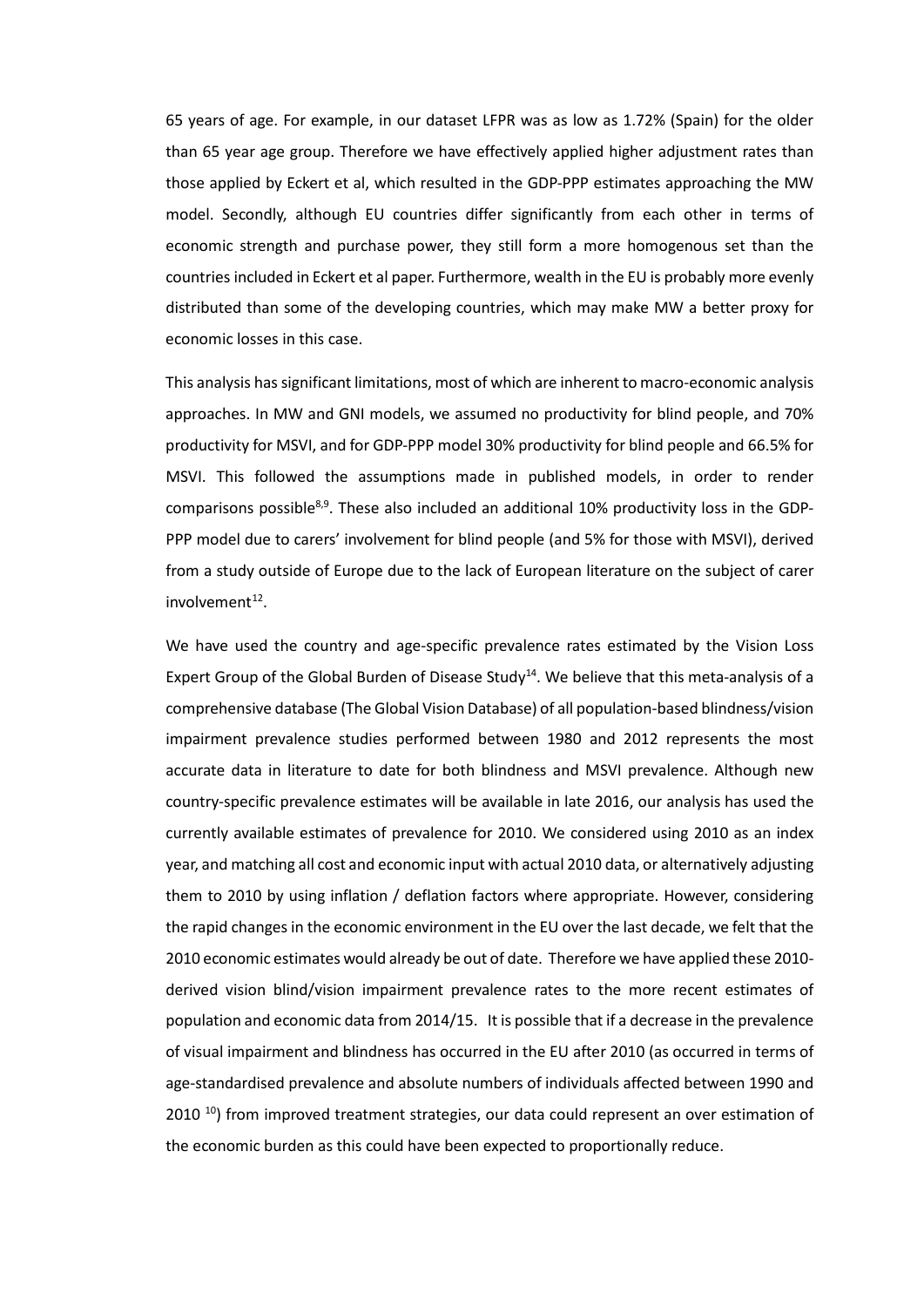Lastly, we applied the disability weights for blindness and MSVI used by Eckert et al<sup>8</sup> to produce comparable estimates. We do acknowledge that they differ from the latest Global Burden of Disease<sup>16</sup> ones published by WHO (GBD 2010).

With these limitations in mind, we feel that the MW method overall offers a simple way of estimating the cost burden for visual impairment due to productivity losses in European settings. These findings should be treated as conservative estimates in many ways. For example, by assuming no productivity for those who are over 65 years of age in MW and GNI models, we effectively limited our analysis to a narrow population band, aged between 50 and 65. Furthermore, our calculations only considered the productivity costs, but the actual cost burden to the health systems will be significantly higher when the direct medical and nonmedical costs are included. A recent systematic review suggested that the medical costs for people with visual impairment are almost twice higher than those with no visual impairment, and that the annual direct medical costs for blind patients would be PPP US\$ 14 882-24 180<sup>7</sup>. In 2003, Meads & Hyde estimated the direct costs for blind people in the UK settings, which ranged between £1375 and £17 100 for the first year, followed by £1325–£16 800 per year for the consecutive years $^{13}$ .

Unfortunately, recent similar data in EU health systems are scarce in published literature, and there is lack of country-specific databases that report VI related direct health care costs, making it very difficult to reliably estimate all relevant costs around VI across EU, hence our decision not to include medical costs in our estimates.

The findings of this study are in line with those of similar studies in Japan, Canada, and the United States. All studies show how blindness and visual impairment place a heavy burden on individuals and society, however direct comparison of results is difficult because of differing methodologies applied.

Roberts et al<sup>17</sup> estimated that in 2007, visual impairment affected more than 1.64 million people in Japan. Indirect financial costs, estimated through a prevalence-based costing method, were 9.9 billion euros (¥1583.5 billion), including productivity losses, care takers' costs, and efficiency losses from welfare payments and taxes. Cruess et al<sup>18</sup> estimated that in 2007 the financial cost of vision loss in Canada was 11.9 billion euros (\$15.8 billion) per annum (inclusive of direct healthcare costs). The study used a prevalence-based approach, based primarily on the costs associated with the 5 major causes of visual impairment. Rein et al<sup>19</sup> estimated that in 2001 the economic burden of visual disorders in the US to be 14.4 billion euros (\$19.1 billion) (direct costs excluded). The authors used a mixed set of data sources to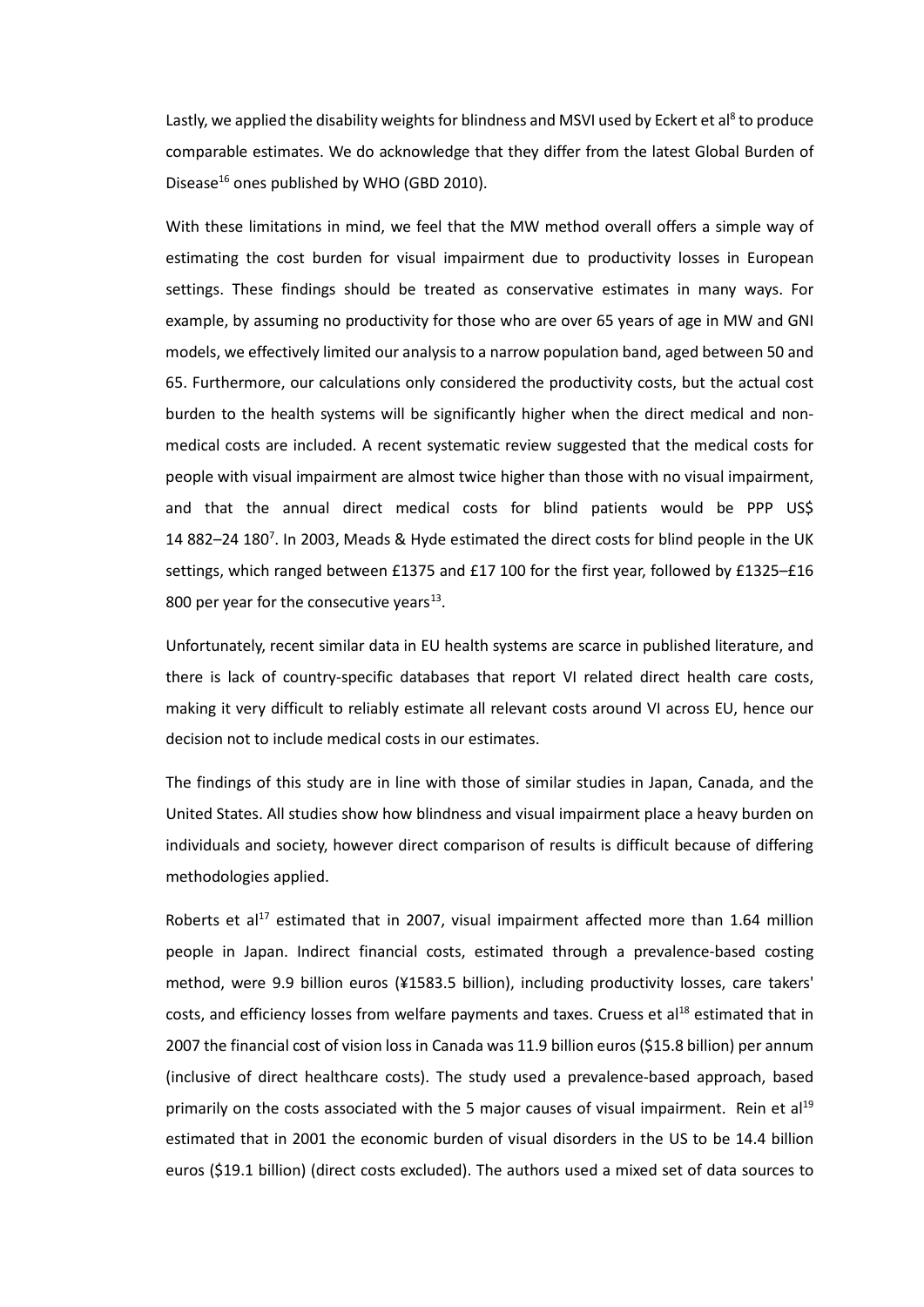estimate the direct and indirect costs of visual impairment.

Furthermore, we estimated how total costs of visual impairment would evolve in the future. We simply applied the population projections from the Eurostat database $^{20}$  to our models, assuming all the other parameters constant. The cost projections (Figure 3) until 2050 show that simply the demographic evolution of the European population would increase even further the economic burden. The estimated costs are going to increase in the future based on the MW, GNI and GDP-PPP unadjusted methods. On the contrary, with the GDP-PPP adjusted method there should be an initial sharp increase in costs but in the long run they would reduce although always higher than the current situation. A possible interpretation is that the European population will be ageing hence, less individuals are going to be in a working age and productive so with the adjustment for productivity the impact of visual impairment is smaller.

In conclusion, the MW (most conservative) model estimated the total cost of visual impairment in the EU to be 25.8 billion euros and 31.9 billion euros by 2050, not accounting for direct costs of medical care. As a comparison, the cost of diabetes Type II in Europe has been estimated to be 29 billion euros<sup>15</sup>. The findings of this analysis should strongly incentivise policy makers to work towards developing and implementing appropriate strategies to help visually impaired people to find and keep employment. In addition, providing access to cost-effective healthcare technologies that have the potential to reduce blindness and MSVI incidence should be given priority. For those diseases that are preventable or treatable, early recognition of the condition and timely management will reduce the numbers of visually impaired people, which will then reduce the overall burden to health and social systems.